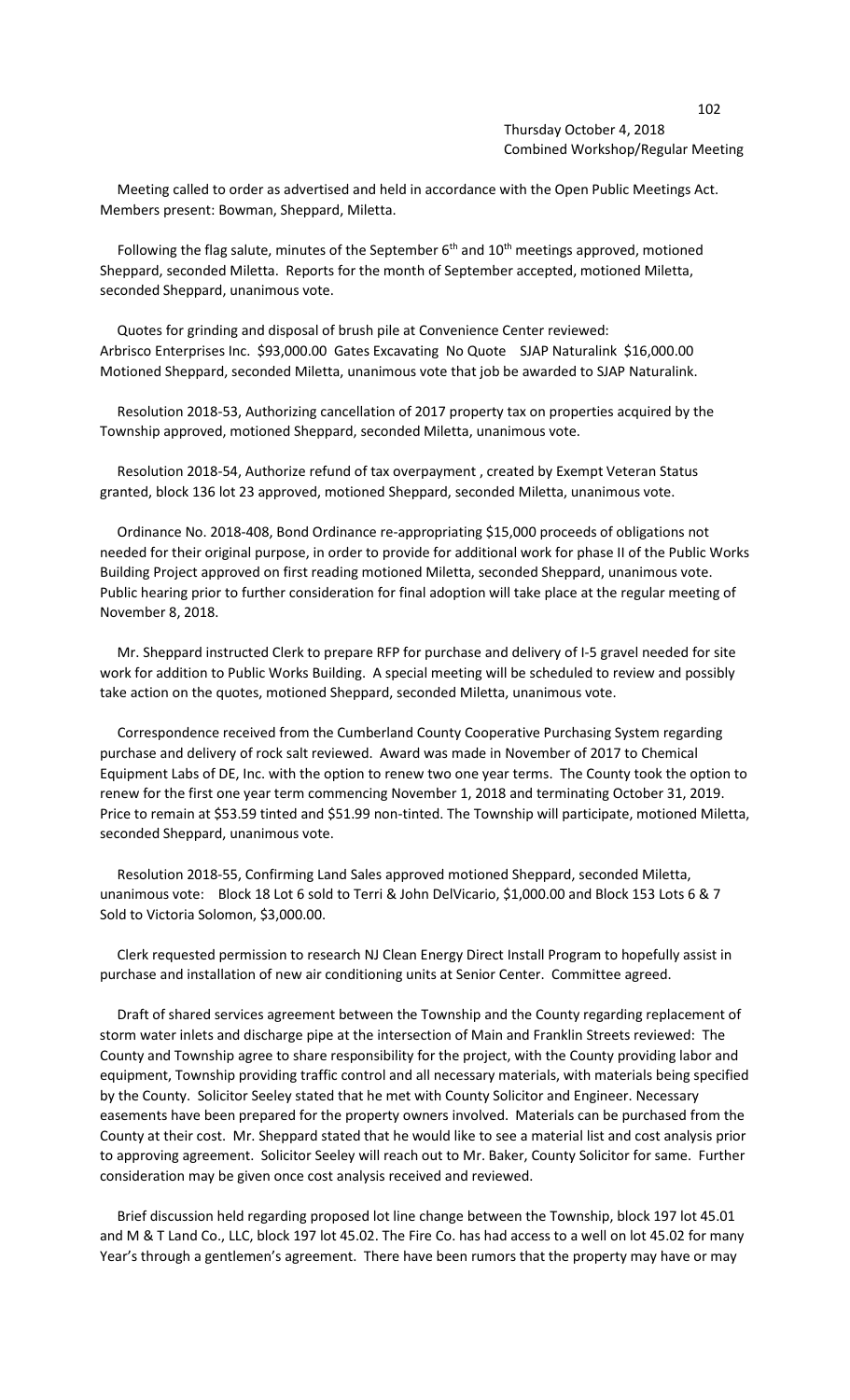October 4, 2018 103 Continued

be sold. Mayor Bowman spoke to a surveyor on the property and also the manager for the company. Both led him to believe that the business was sold, but not the land. Mayor Bowman and Mr. Miletta will both reach out to their contacts at M & T to determine ownership. Once ownership is determined contact will be made in an effort to move forward with discussion for a re-division.

 Clerk advised that Alan Haaf, Haaf Refrigeration provided a verbal quote of \$800 - \$900 dollars for installation of a standalone temperature monitoring alarm system for Commodities freezer. In addition a new telephone line would have to be installed and maintained. Mr. Miletta suggested a flashing light temperature monitoring system that would need no phone line or require a monthly monitoring fee be considered. Mayor Bowman and Mr. Sheppard agreed. Clerk instructed to contact Gerard Reilly, Systems Electric to obtain a quote for same.

Payment of approved vouchers authorized, motioned Miletta, seconded Sheppard unanimous vote.

 The CDC (Cumberland Development Corp.) recently announced that Trick or Treat will be observed by participating municipalities on Wednesday October 31<sup>st</sup> from 4-7 pm, committee agreed to participate, motioned Sheppard, seconded Miletta, unanimous vote.

 A list of municipal court cases eligible for dismissal provided by CS Regional Court Administrator reviewed. The list for Lawrence contained 17 minor offenses that occurred between 1990-2002. Following the review, committee agreed they had no objections, and all 17 cases could be dismissed, approval granted, motioned Miletta, seconded Sheppard.

 Brief discussion held regarding Historical Society Building. Committee had proposed to construct a pole barn at Senior Center site to relocate Historical Society. Carmela Walder, President then advised Mayor Bowman that the members opted to stay at present location, and requested that the building be turned over to the Historical Society. Mrs. Walder then a few days later reported to the Clerk that the members had changed their minds and for the Township Committee to wait to receive in writing what their intention is.

 Floor opened for public comment. Receiving none, meeting adjourned at 8:32 pm, motioned Miletta, seconded Sheppard.

 $\overline{\phantom{a}}$  , and the contract of the contract of the contract of the contract of the contract of the contract of the contract of the contract of the contract of the contract of the contract of the contract of the contrac

Ruth Dawson, Clerk

 October 18, 2018 Special Meeting

 A special meeting of the Lawrence Township Committee was called to order at 5:00 p.m. as advertised and held in accordance with the Open Public Meetings Act. Purpose of the meeting was to discuss with Construction Code Official requirement for a Certificate of Occupancy and to receive quotes for purchase and delivery of I-5 gravel.

 Gordon Gross, Construction Code Official advised committee members that there is no Township Ordinance that specifies what is required for a Continued Certificate of Occupancy, and is concerned that failure to have an ordinance in place could be an issue for the Township if questioned. Kathy Rodman, Secretary for the Construction Office provided a CO check list that has been used in the past, which includes water and septic certificates from the Cumberland County Health Department. Mr. Gross advised that these certificates are a requirement of the Health Department, but local municipalities are not required by the State to enforce, realtors are. He also stated that the Health Dept. track's sales to enforce. Mr. Gross has no problem with continuing what has been done but requests the Committee adopt an ordinance establishing requirements. Committee agreed that an ordinance should be in place. Mr. Gross advised that a smoke certification is what's required by statute to issue CO, and provided a copy of same. Following discussion, committee members agreed that